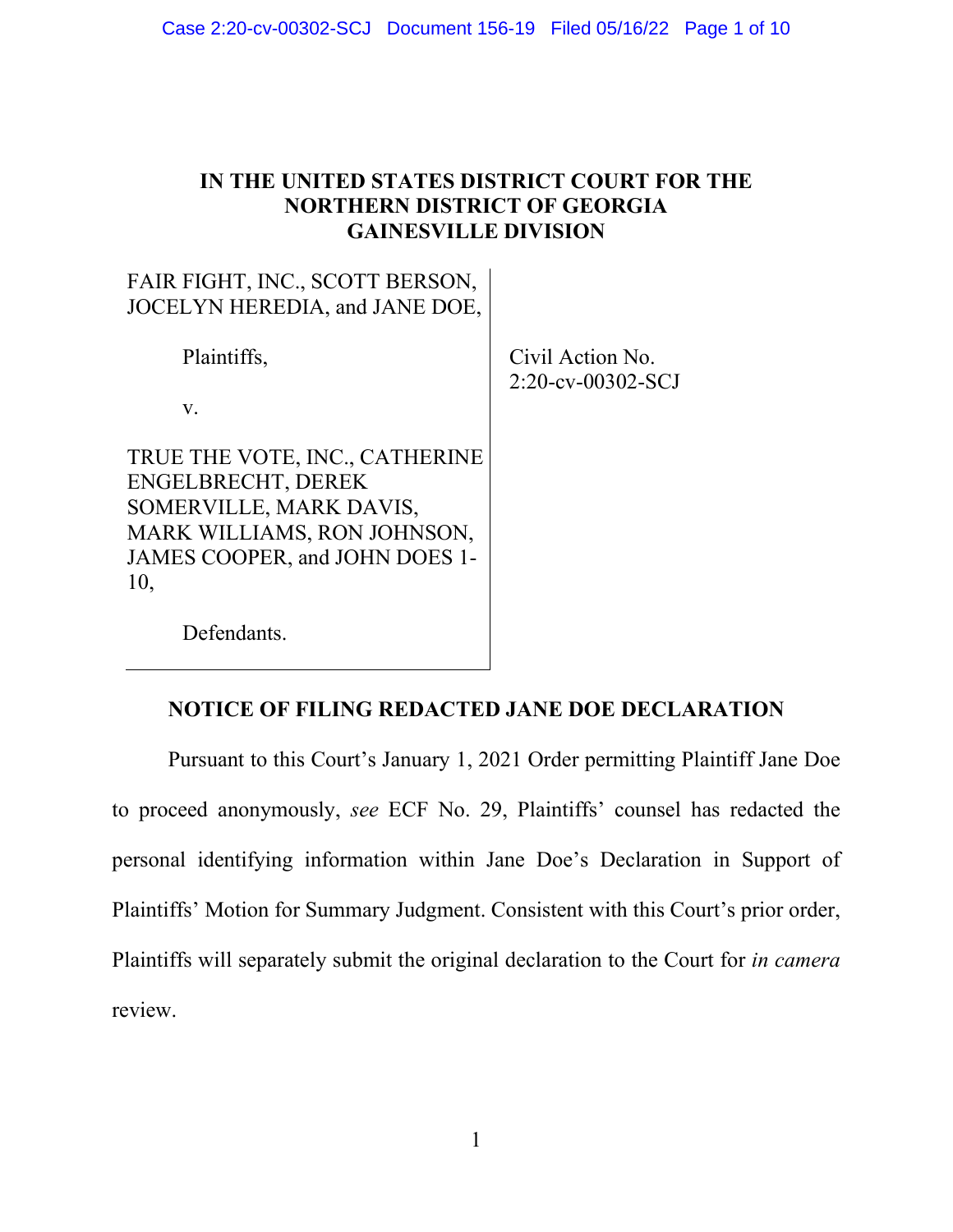Respectfully submitted, this 16th day of May, 2022.

Allegra J. Lawrence Georgia Bar No. 439797 Leslie J. Bryan Georgia Bar No. 091175 Maia Cogen Georgia Bar No. 832438 **LAWRENCE & BUNDY LLC** 1180 West Peachtree Street, Suite 1650 Atlanta, GA 30309 Telephone: (404) 400-3350 Fax: (404) 609-2504 allegra.lawrencehardy@lawrencebundy.com leslie.bryan@lawrencebundy.com maia.cogen@lawrencebundy.com

## Dara Lindenbaum Georgia Bar No. 980780 **SANDLER REIFF LAMB ROSENSTEIN & BIRKENSTOCK, P.C.**

1090 Vermont Avenue, NW, Suite 750 Washington, DC 20005 Telephone: (202) 479-1111 Fax: 202-479-1115 lindenbaum@sandlerreiff.com

*/s/ Uzoma N. Nkwonta*

Marc E. Elias\* Uzoma N. Nkwonta\* Christina A. Ford\* Tina Meng\* Marcos Mocine-McQueen\* Joel J. Ramirez\* Jacob Shelly\* **ELIAS LAW GROUP LLP** 10 G Street NE, Suite 600 Washington, D.C. 20002 Telephone: (202) 968-4490 melias@elias.law unkwonta@elias.law cford@elias.law tmeng@elias.law mmcqueen@elias.law jramirez@elias.law jshelly@elias.law

*Counsel for Plaintiffs* \*Admitted *pro hac vice*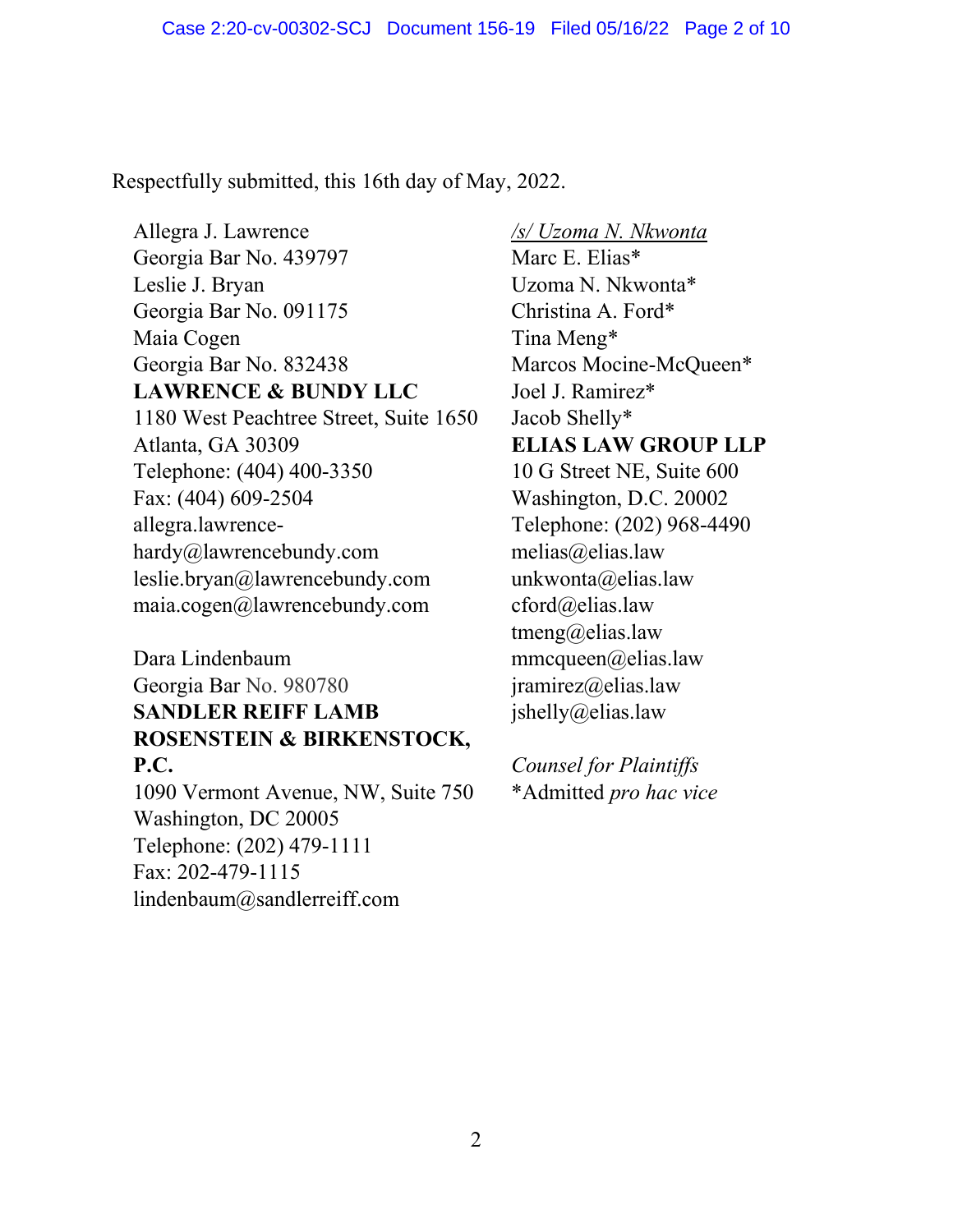## **UNITED STATES DISTRICT COURT FOR THE NORTHERN DISTRICT OF GEORGIA GAINESVILLE DIVISION**

FAIR FIGHT, INC., et al., 

Plaintiffs, 

**Case No. 2:20-CV-00302-SCJ**

v. 

TRUE THE VOTE, INC., et al., 

Defendants, 

## **DECLARATION OF**

I, Susan Report in support of Plaintiffs' Motion for Summary Judgment

1. I am over the age of 18, have personal knowledge of the facts stated in this declaration, and can competently testify to their truth.

2. I am a permanent resident of Athens, Georgia and a registered voter in Clarke County, Georgia. I have lived in Georgia for the past twelve years, where I own a home, have a family, and maintain a permanent job. In all respects, Georgia is my home.

3. In 2020, my spouse was offered a short-term career opportunity in which my spouse accepted. For that reason, in 2020 I traveled back and forth between Georgia and  $\qquad \qquad$  to see my spouse.

4. Because I did not want to miss any mail while I was away from home, I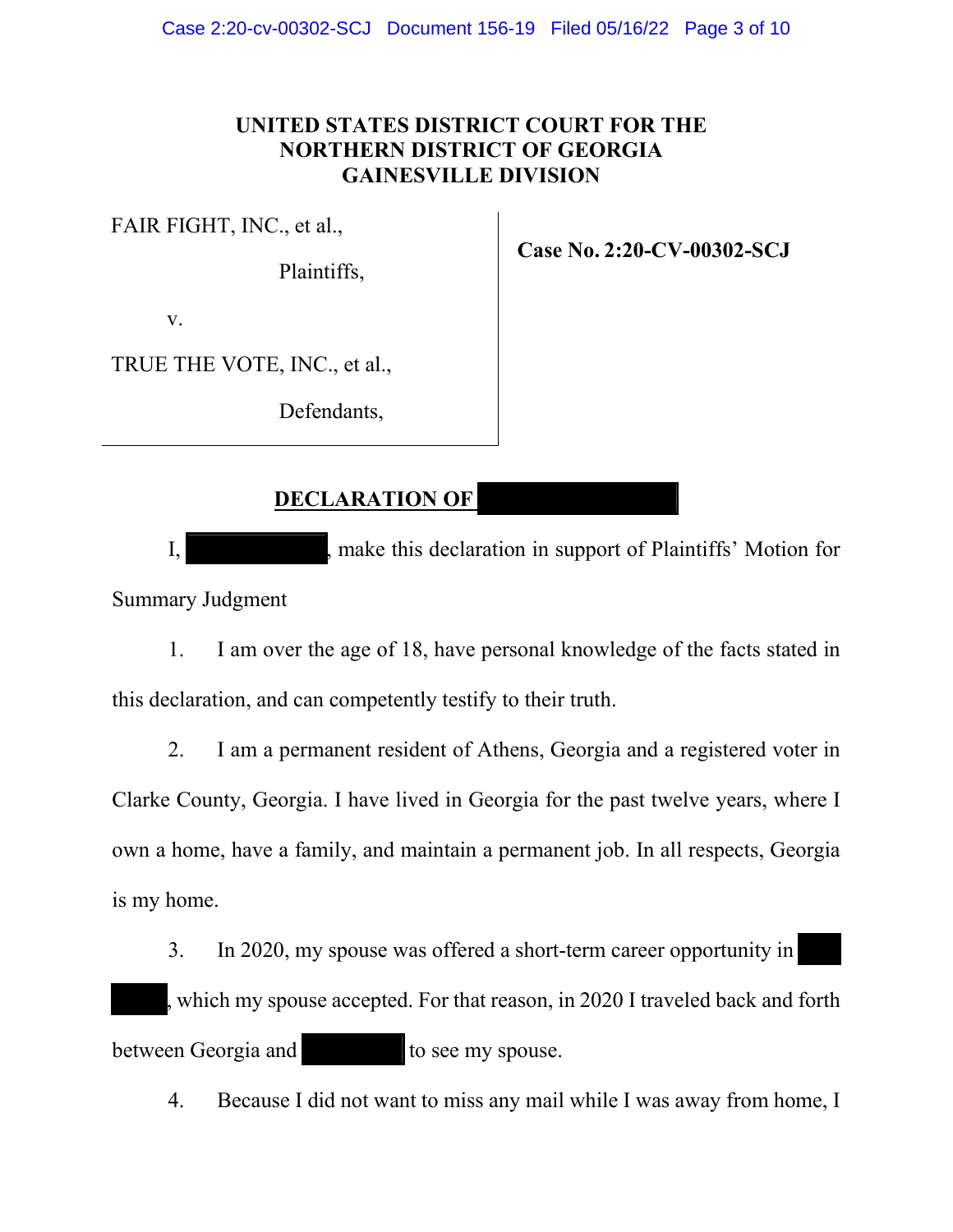#### Case 2:20-cv-00302-SCJ Document 156-19 Filed 05/16/22 Page 4 of 10

decided to forward my mail to my spouse's temporary location. By doing this, I did not intend in any way to give up my residency in Georgia. I still owned a home in Georgia, paid taxes in Georgia, and worked in Georgia.

5. During the 2021 Runoff Election, I was extremely upset when I learned that my eligibility to vote had been challenged by True the Vote, through a man named Gordon Rhoden. I learned that I was a challenged voter when I read a story in the local paper about True the Vote's challenges and saw my name and address had been published online.

6. Participating in elections is extremely important to me. I found the challenge upsetting precisely because it felt like someone was trying to deprive my right to vote, and in a public way.

7. While I was away from Georgia for the general election, I saw the consequences of claims of voter fraud in that election. I watched as our election workers, in particular, were harassed, threatened, and doxxed.

8. Because my county, Clarke County, rejected the challenge to my eligibility shortly after the challenges were filed, the challenge did not prevent me from voting in the Runoff Election. While I had planned to vote absentee in that election, the challenge made me nervous about whether my ballot would actually be counted. For that reason, I made the effort to vote in person in the Runoff Election so that I could physically see and know that my ballot was accepted.

 $-2-$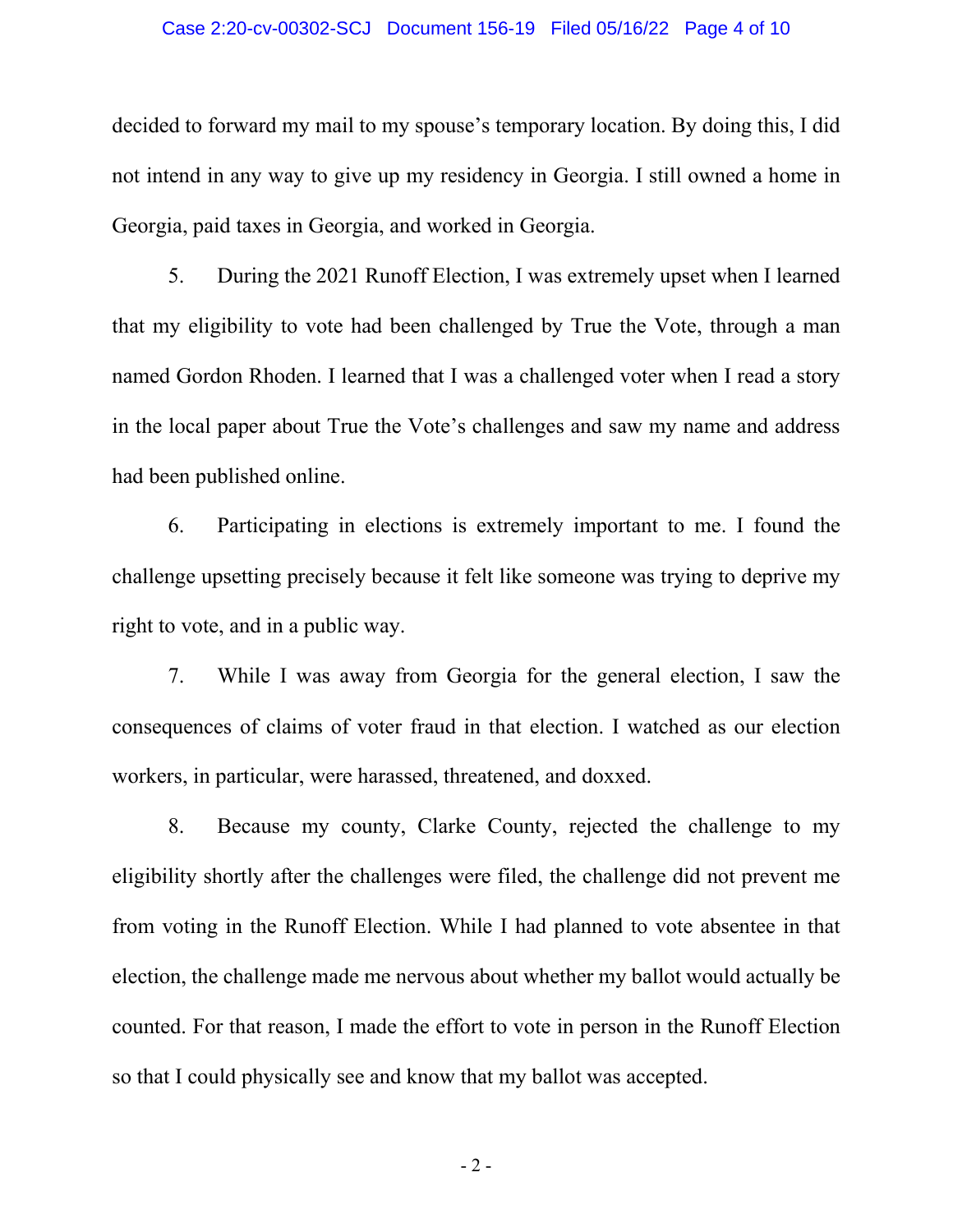#### Case 2:20-cv-00302-SCJ Document 156-19 Filed 05/16/22 Page 5 of 10

9. Even though I was able to vote in the Runoff Election, the experience of being challenged was stressful. I feared that I could—or my family could—become the next target of harassment from True the Vote and their supporters for having voted, especially because my name and address had been published online and I had been publicly identified as a challenged voter.

10. After the Runoff Election, I continued to travel between Georgia and for my husband's work. Since however, we have fully settled back in Georgia, where we continue to own a home, pay taxes, and work.

11. Even today, however, you can find my name online as a challenged voter in Clarke County as result of these challenge on our city's local news website at [https://flagpole.com/news/in-the-loop/2020/12/19/republicans-challenge](https://flagpole.com/news/in-the-loop/2020/12/19/republicans-challenge-thousands-of-athens-voters-residency/)[thousands-of-athens-voters-residency/](https://flagpole.com/news/in-the-loop/2020/12/19/republicans-challenge-thousands-of-athens-voters-residency/) (last accessed May [1](#page-4-0)3, 2022).<sup>1</sup> I fear that I will be challenged again in future elections and that my eligibility to vote will be questioned.

12. I should not have to worry about being targeted or facing retribution for exercising my right to vote.

I declare under penalty of perjury that the foregoing is true and correct. Executed on:  $\frac{5/15/2022}{2}$ 

<span id="page-4-0"></span><sup>&</sup>lt;sup>1</sup> Attached to this declaration is an exhibit including the website where the list of challenged voters can still be found, along with an excerpt of the linked challenged file showing my name.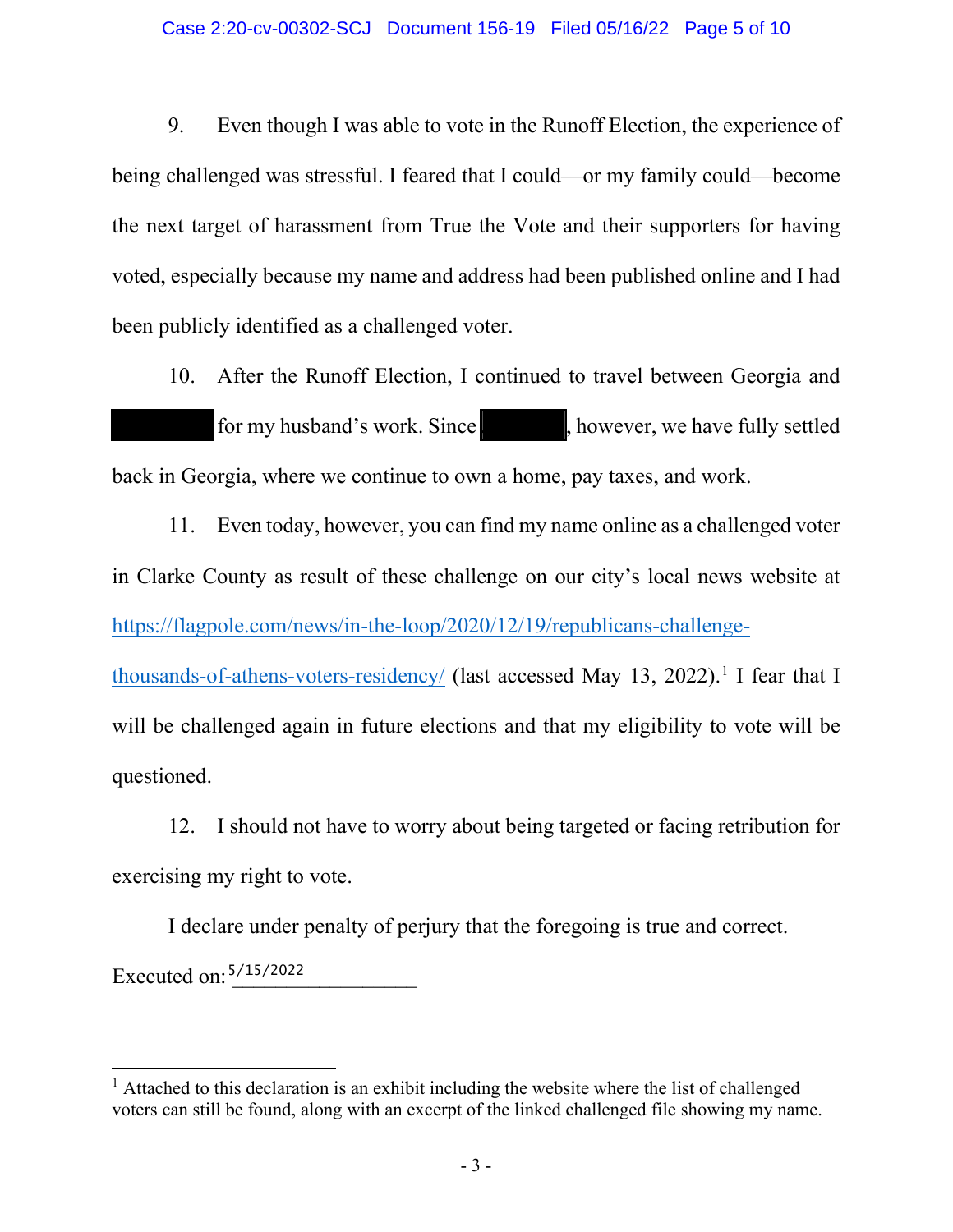Case 2:20-cv-00302-SCJ Document 156-19 Filed 05/16/22 Page 6 of 10

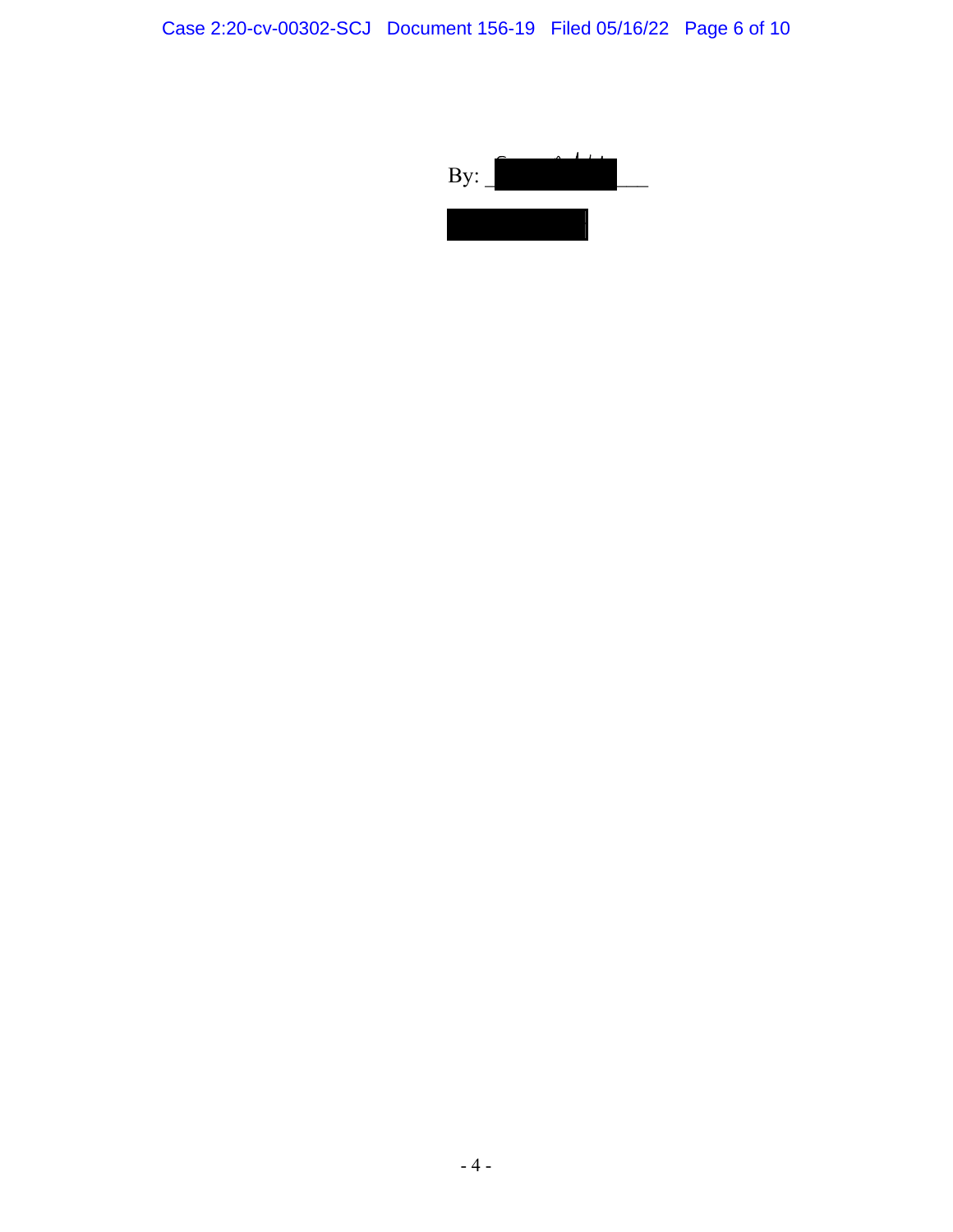# **Exhibit 1**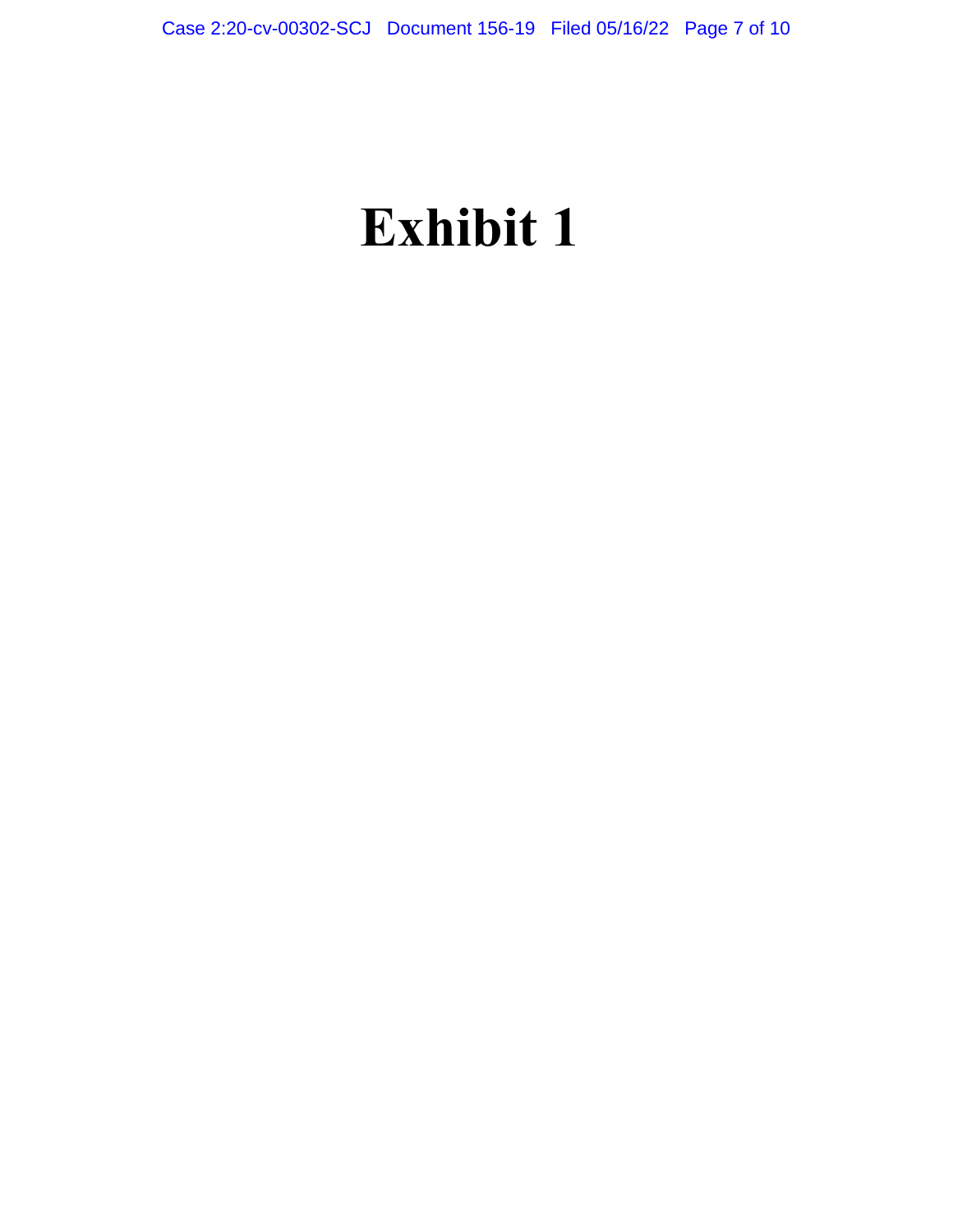## **Republican Challenges Thousands of Athens Voters' Residency**



by [Blake Aued](https://flagpole.com/author/blakeaued/) December 19, 2020

I

With two U.S. Senate runoffs fast approaching, the chairman of the Athens Republican Party is seeking to have nearly 3,000 voters removed from the Athens voter rolls on the grounds that they may have moved away.

Gordon Rhoden sent the Athens-Clarke County Board of Elections a list of voters he believes may no longer live in Athens. Rhoden said in a letter to election officials dated Dec. 16 that those names came up when Clarke County voter registration data was compared to the National Change of Address Registry.

The Board of Elections has scheduled a called meeting for Monday at 4:30 p.m. to discuss the challenge.

Similar challenges have been filed all over the state. A Texas-based conservative group called True the Vote is [behind the challenges,](https://www.news4jax.com/news/georgia/2020/12/19/group-says-its-challenging-residency-of-364k-georgia-voters/) WJXT in Jacksonville reported, and has said it's working with Georgia residents in all 159 counties to challenge the residency of 364,000 voters. Georgia law allows any registered voter to challenge any other voter's eligibility within the same county.

The Georgia Democratic Party's executive director, Scott Hogan, called the voter challenges "blatant efforts to suppress the vote." An attorney for the American Civil Liberties Union said they violate federal law.

n Cobb County, the GOP chairman challenged the residency of 16,024 voters on the same grounds. It took less than 20 minutes on Friday for the Cobb County Board of Elections to decide the challenges there didn't even warrant a hearing, [according to 11 Alive](https://www.11alive.com/article/news/politics/elections/cobb-county-voter-challenge-details/85-3d7ff8c2-5e76-423d-8a65-3bb78ce10d82).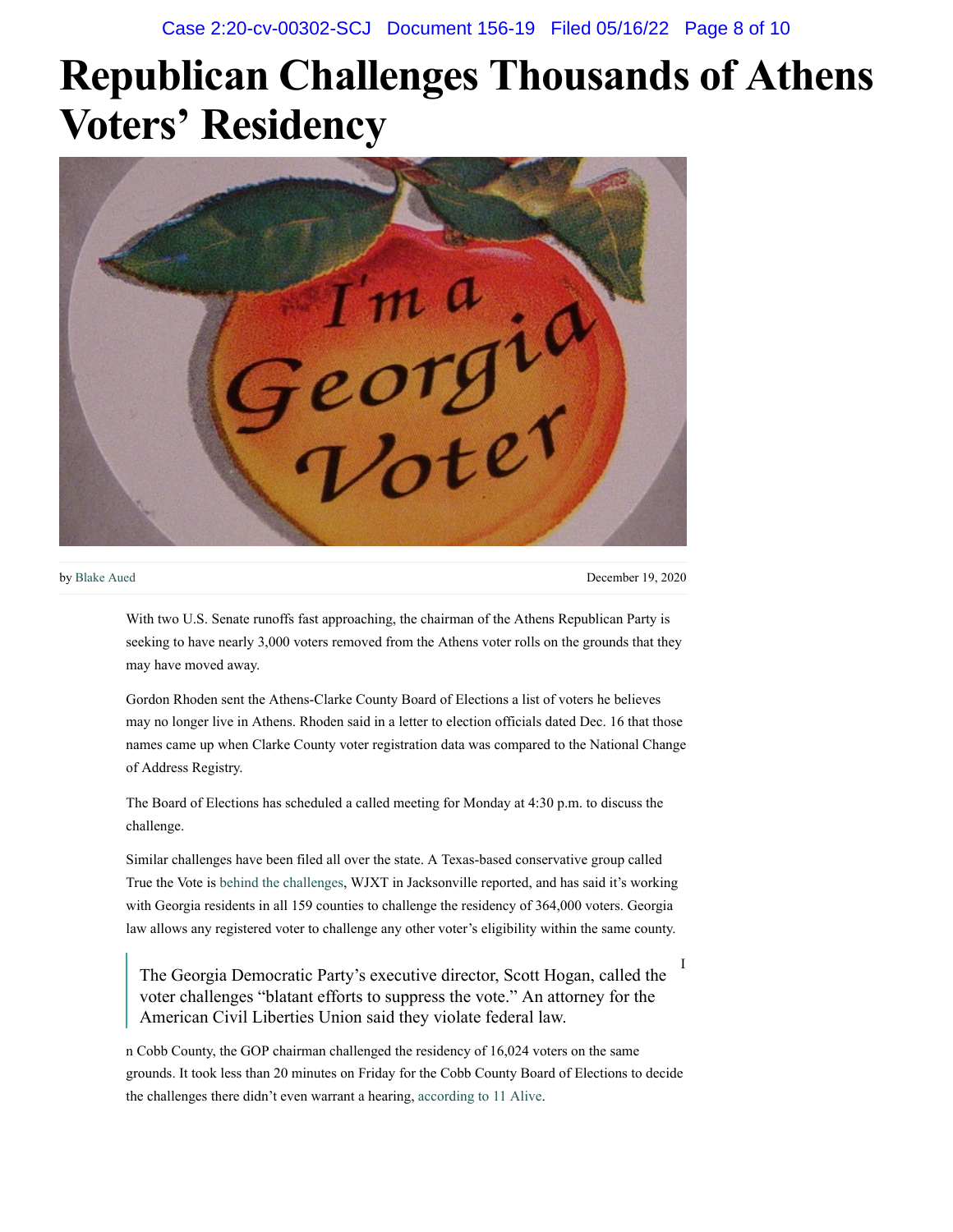#### Case 2:20-cv-00302-SCJ Document 156-19 Filed 05/16/22 Page 9 of 10

Attorneys for Cobb County said a change of mailing address isn't probable cause for disqualifying voters. There are legitimate reasons why someone might have mail forwarded while still retaining legal Georgia residency—for example, temporarily working out of state or caring for a loved one during the pandemic, one attorney said. State law also provides exceptions for military service or attending college out of state.

Rhoden appears to have cut-and-pasted the Cobb County letter. In one instance, his letter refers to Cobb rather than Clarke County. It also references 16,024 voters, which is the number challenged in Cobb County. The file accompanying Rhoden's letter contains 2,948 names.

Want to know if you're on the list? [View a Google Doc with all of the names here](https://drive.google.com/file/d/1fxy8ta4puWx06CcrOetyPm0m4kOsoRy_/view?usp=sharing).

**Like what you just read? Support Flagpole by [making a donation today](https://flagpole.com/donations/). Every dollar you give helps fund our ongoing mission to provide Athens with quality, independent journalism.**